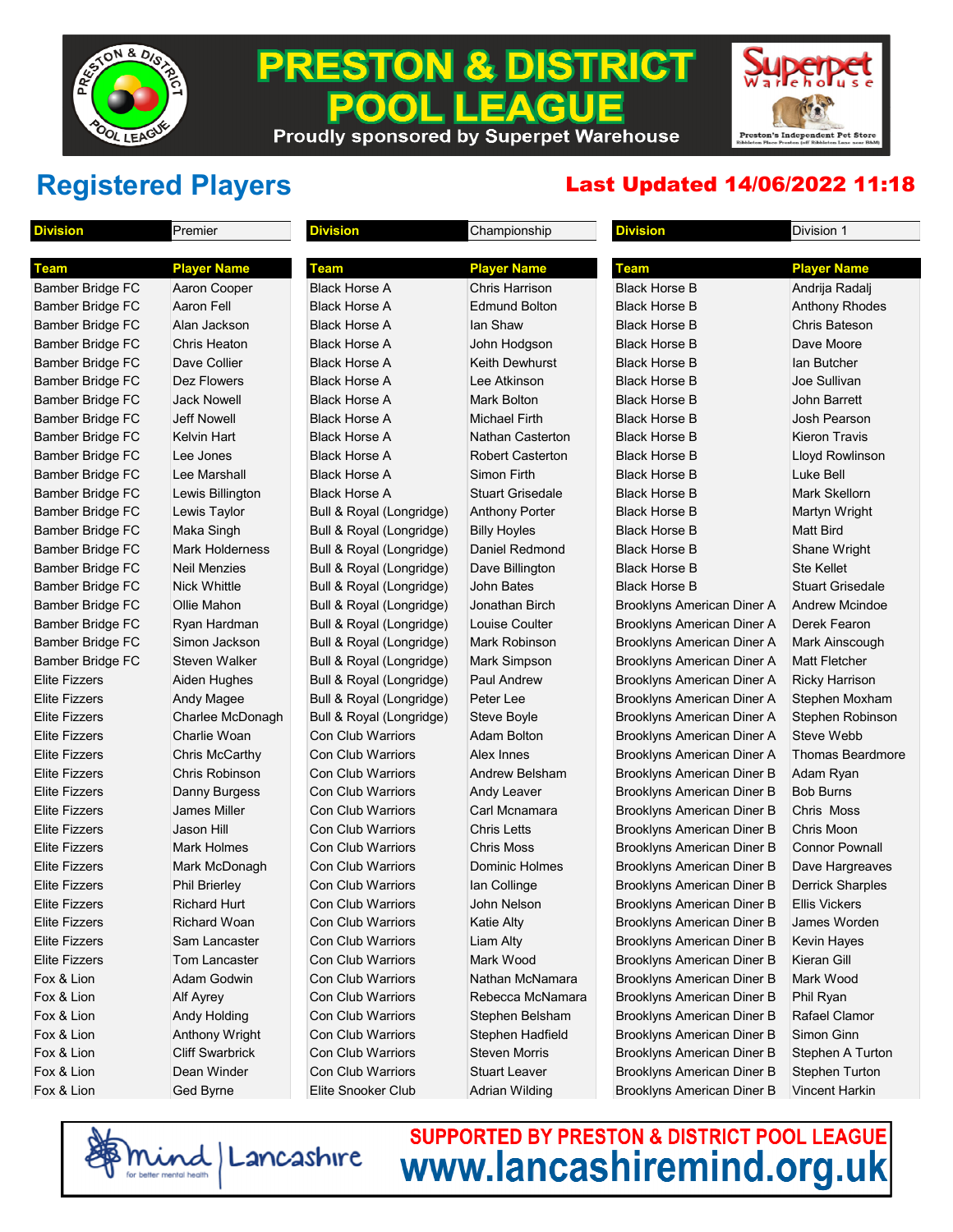

### **PRESTON & DISTRICT** PO **EAGUE** П Proudly sponsored by Superpet Warehouse

Preston's Independent Pet Store

## **Registered Players** Last Updated 14/06/2022 11:18

| <b>Division</b>          | Premier                   | <b>Division</b>                 | Championship            | <b>Division</b>                      | Division 1              |
|--------------------------|---------------------------|---------------------------------|-------------------------|--------------------------------------|-------------------------|
| Team                     | <b>Player Name</b>        | Team                            | <b>Player Name</b>      | Team                                 | <b>Player Name</b>      |
| Fox & Lion               | <b>Jared Clark</b>        | Elite Snooker Club              | Ben Jackson             | Brooklyns American Diner B           | <b>Will Barclay</b>     |
| Fox & Lion               | <b>Joe Baines</b>         | Elite Snooker Club              | Chris Hall              | Broughton & District Club            | <b>Andrew Livesey</b>   |
| Fox & Lion               | Kenny Harper              | Elite Snooker Club              | <b>Chris Norbury</b>    | Broughton & District Club            | <b>Andrew Thornton</b>  |
| Fox & Lion               | Marc Finney               | Elite Snooker Club              | Emma Hall               | Broughton & District Club            | Cameron Guise           |
| Fox & Lion               | <b>Martin Farrington</b>  | Elite Snooker Club              | <b>Gary Smith</b>       | Broughton & District Club            | Colin McCormack         |
| Fox & Lion               | <b>Mick Davies</b>        | Elite Snooker Club              | <b>Jack Crank</b>       | Broughton & District Club            | Graham Smith            |
| Fox & Lion               | <b>Mick Farrington</b>    | Elite Snooker Club              | Jo-Ann Blackburn        | Broughton & District Club            | lan Billington          |
| Fox & Lion               | Neil Bamber               | Elite Snooker Club              | Joe Harrison            | <b>Broughton &amp; District Club</b> | Jon Murphy              |
| Fox & Lion               | <b>Paul Darwin</b>        | Elite Snooker Club              | Lisa Greenhalgh         | Broughton & District Club            | Jonathan Barry          |
| Fox & Lion               | <b>Peter Evans</b>        | Elite Snooker Club              | <b>Mark Knowles</b>     | Broughton & District Club            | <b>Justin Hodnett</b>   |
| Fox & Lion               | <b>Stan Porter</b>        | Elite Snooker Club              | <b>Martin Butcher</b>   | Broughton & District Club            | Peter Nagy              |
| Fox & Lion               | <b>Stephen Sharples</b>   | Elite Snooker Club              | <b>Michael Worsley</b>  | Broughton & District Club            | Stuart Wallbank         |
| Gregorys Goodfellas      | <b>Andrew Lockhart</b>    | Elite Snooker Club              | Neil Greenwood          | <b>Brownedge Babes</b>               | <b>Aaron Ferris</b>     |
| Gregorys Goodfellas      | Daniel Roccia             | Elite Snooker Club              | Owen Cuerden            | <b>Brownedge Babes</b>               | Aidan McCarney          |
| Gregorys Goodfellas      | <b>Gary Close</b>         | Elite Snooker Club              | Paula Alderson          | <b>Brownedge Babes</b>               | Amy Foxcroft            |
| Gregorys Goodfellas      | Gary Duckworth            | Elite Snooker Club              | Shokat Ali              | <b>Brownedge Babes</b>               | Barry Johnson           |
| Gregorys Goodfellas      | James Peoples             | Elite Snooker Club              | <b>Tracey Hall</b>      | <b>Brownedge Babes</b>               | <b>Bryan Taylor</b>     |
| Gregorys Goodfellas      | Jason Smith               | Elite Snooker Club              | <b>Wendy Brightey</b>   | <b>Brownedge Babes</b>               | Chris Calder            |
| Gregorys Goodfellas      | <b>Jimmy Stewart</b>      | Greenlands Ball Breakers        | Anne Roccia             | <b>Brownedge Babes</b>               | Craig Leeming           |
| Gregorys Goodfellas      | John Bench                | Greenlands Ball Breakers        | <b>Carl Toombs</b>      | <b>Brownedge Babes</b>               | <b>Craig Roberts</b>    |
| Gregorys Goodfellas      | <b>Karl Luisi</b>         | Greenlands Ball Breakers        | <b>Clifford Graham</b>  | <b>Brownedge Babes</b>               | Emma Farrington         |
| Gregorys Goodfellas      | Kieron Field              | Greenlands Ball Breakers        | Dan Brightey            | <b>Brownedge Babes</b>               | Jake Robinson           |
| Gregorys Goodfellas      | Lee Anderson              | <b>Greenlands Ball Breakers</b> | <b>Gary Swift</b>       | <b>Brownedge Babes</b>               | James Peoples           |
| Gregorys Goodfellas      | Lee Beavers               | Greenlands Ball Breakers        | Giz Singh               | <b>Brownedge Babes</b>               | Keith Farrington        |
| Gregorys Goodfellas      | Leigh Robinson            | Greenlands Ball Breakers        | Joe Kenyon              | <b>Brownedge Babes</b>               | Leigh Robinson          |
| Gregorys Goodfellas      | Marc Dickinson            | Greenlands Ball Breakers        | John Kearns             | <b>Brownedge Babes</b>               | Louisa McCarney         |
| Gregorys Goodfellas      | <b>Russ Lofthouse</b>     | Greenlands Ball Breakers        | Ken Marland             | <b>Brownedge Babes</b>               | Pam Taylor              |
| Gregorys Goodfellas      | Shane O'Connor            | Greenlands Ball Breakers        | Louise Kearns           | <b>Brownedge Babes</b>               | Paul Taylor             |
| Gregorys Goodfellas      | Tony Roccia               | Greenlands Ball Breakers        | <b>Mark Grant</b>       | <b>Brownedge Babes</b>               | Rob Dodd                |
| <b>Hendrys Hangovers</b> | <b>Andrew Kelday</b>      | Greenlands Ball Breakers        | Steve Makinson          | <b>Brownedge Babes</b>               | Sam Worden              |
| <b>Hendrys Hangovers</b> | <b>Ben Snape</b>          | Greenlands Ball Breakers        | <b>Stuart Singleton</b> | <b>Brownedge Babes</b>               | <b>Stuart Finney</b>    |
| <b>Hendrys Hangovers</b> | <b>Christopher Fenton</b> | Greenlands Ball Breakers        | Zoe Corbett             | <b>Hendrys Honeyz</b>                | Amanda Wilding          |
| <b>Hendrys Hangovers</b> | Daniel Abbott             | Lea Club                        | <b>Claire Udall</b>     | Hendrys Honeyz                       | Caroline Hastie         |
| <b>Hendrys Hangovers</b> | Dave Whalley              | Lea Club                        | D Kearns                | <b>Hendrys Honeyz</b>                | Dave Koerten            |
| <b>Hendrys Hangovers</b> | Fergus Tam                | Lea Club                        | Dave Henry              | Hendrys Honeyz                       | Donna Wells             |
| <b>Hendrys Hangovers</b> | <b>Graham Leeming</b>     | Lea Club                        | Lloyd Taylor            | Hendrys Honeyz                       | Kerry O'Donnell         |
| <b>Hendrys Hangovers</b> | <b>Hadrian Alty</b>       | Lea Club                        | Martin Robinson         | Hendrys Honeyz                       | Luke Wilding            |
| <b>Hendrys Hangovers</b> | <b>Harry Nixon</b>        | Lea Club                        | <b>Matthew Corrick</b>  | Hendrys Honeyz                       | <b>Maxine Armstrong</b> |
| <b>Hendrys Hangovers</b> | Jack Toner                | Lea Club                        | Michael Moores          | Hendrys Honeyz                       | Natalia McElligott      |
| <b>Hendrys Hangovers</b> | James Cahill              | Lea Club                        | Natalie Moores          | Hendrys Honeyz                       | Pat Green               |
| <b>Hendrys Hangovers</b> | <b>James Ferris</b>       | Lea Club                        | Peter Kingbrooks        | Hendrys Honeyz                       | Paul McNeil             |
| <b>Hendrys Hangovers</b> | Jason Ward                | Lea Club                        | Phil Day                | Hendrys Honeyz                       | Sam Battye              |
| <b>Hendrys Hangovers</b> | Joseph Graham             | Lea Club                        | <b>Philip Moores</b>    | Hendrys Honeyz                       | Sara Payne              |
| <b>Hendrys Hangovers</b> | Matt Herrington           | Lea Club                        | Rob Moffat              | Hendrys Honeyz                       | Susan Cowell            |

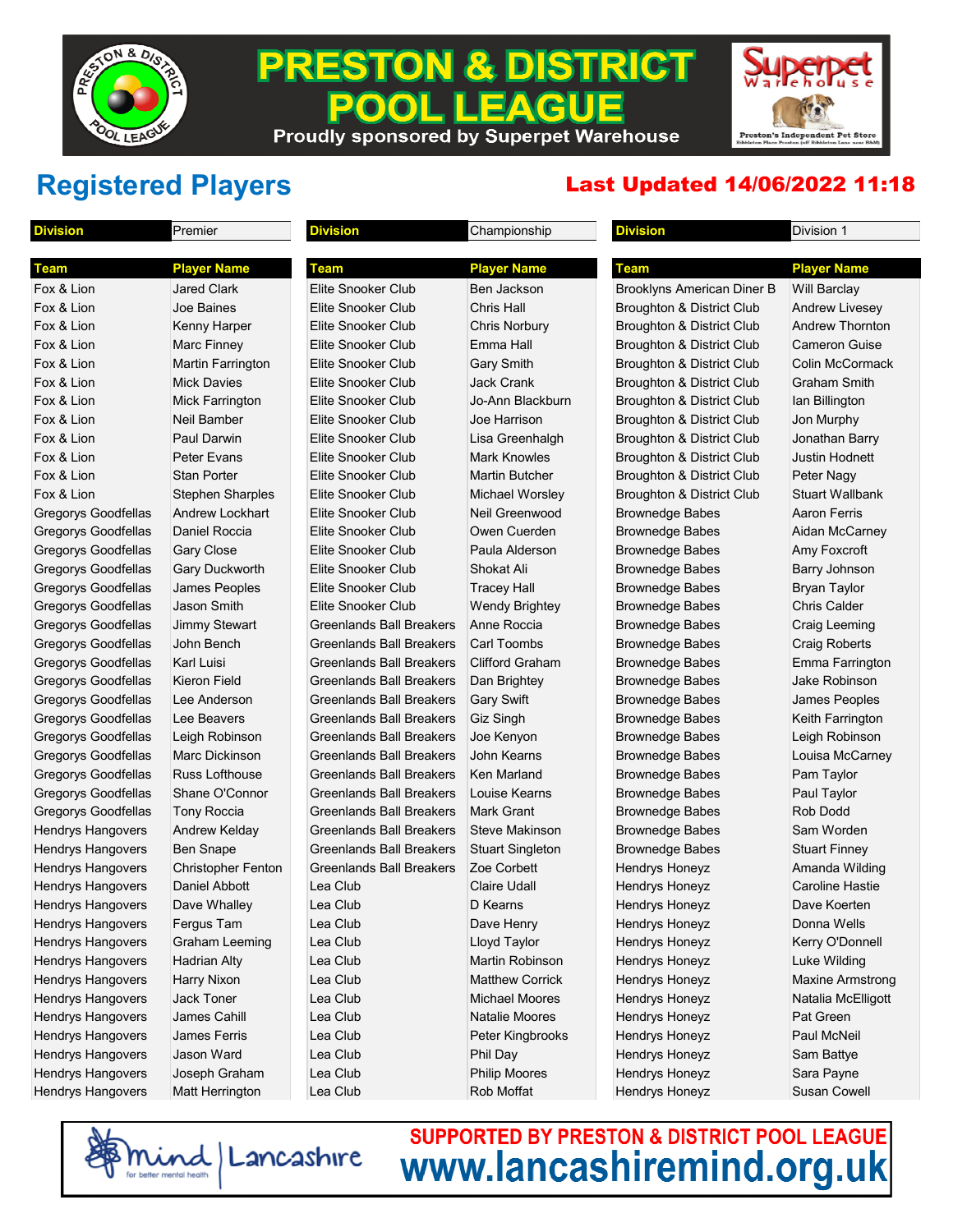

### **PRESTON & DISTRICT** LEACUE **POOL** Proudly sponsored by Superpet Warehouse

Preston's Independent Pet Store<br>Ribbleton Place Preston (off Ribbleton Lane near B&M

## **Registered Players** Last Updated 14/06/2022 11:18

| <b>Division</b>       | Premier                  | <b>Division</b>        | Championship               | <b>Division</b>     | Division 1                |
|-----------------------|--------------------------|------------------------|----------------------------|---------------------|---------------------------|
| Team                  | <b>Player Name</b>       | Team                   | <b>Player Name</b>         | <b>Team</b>         | <b>Player Name</b>        |
| Hendrys Hangovers     | <b>Matt Hughes</b>       | Lea Club               | Thomas Farmer              | Ingol Social Club X | <b>Ben Fairley</b>        |
| Hendrys Hangovers     | Peter Billington         | Lea Club               | <b>Tony Moffatt</b>        | Ingol Social Club X | Beth Wilson               |
| Hendrys Hangovers     | <b>Sheldon Ward</b>      | Lea Club               | <b>Vicky Tait</b>          | Ingol Social Club X | Danny O'Hara              |
| Hendrys Hangovers     | Stephen Kay              | Longridge Con Club     | Alison Makinson            | Ingol Social Club X | Eddie Moss                |
| Hendrys Hangovers     | Stephen Nixon            | Longridge Con Club     | <b>Bradley Kinloch</b>     | Ingol Social Club X | Kian Wilson               |
| Hendrys Hangovers     | Steve Pye                | Longridge Con Club     | Craig Wilson               | Ingol Social Club X | Luke Evans                |
| Ingol Social Club B   | Andy Harwood             | Longridge Con Club     | Darren Platt               | Ingol Social Club X | Mark Robinson             |
| Ingol Social Club B   | Anthony Rafferty         | Longridge Con Club     | lan Fordham                | Ingol Social Club X | Mark Gallagher            |
| Ingol Social Club B   | <b>Callum Parker</b>     | Longridge Con Club     | Jack Bristo                | Ingol Social Club X | <b>Mark Shirley</b>       |
| Ingol Social Club B   | <b>Carl Szmit</b>        | Longridge Con Club     | Jake Peters                | Ingol Social Club X | Neil Cartwright           |
| Ingol Social Club B   | <b>Chris Milne</b>       | Longridge Con Club     | Justine Turner             | Ingol Social Club X | Pete Marsden              |
| Ingol Social Club B   | Connor Day               | Longridge Con Club     | Lee Whittle                | Ingol Social Club X | <b>Rhys Crawford</b>      |
| Ingol Social Club B   | Dean Donohue             | Longridge Con Club     | Leighton Fisher            | Ingol Social Club X | Rob Ormisher              |
| Ingol Social Club B   | <b>Gary Nicholson</b>    | Longridge Con Club     | Lisa Wright                | Ingol Social Club X | <b>Scott Thomas</b>       |
| Ingol Social Club B   | Mick Day                 | Longridge Con Club     | Matt Dalby                 | Ingol Social Club X | <b>Tom Smith</b>          |
| Ingol Social Club B   | Nevin Lupton             | Longridge Con Club     | Neil Hanson                | Longridge Laggers   | Amy Loughbrough           |
| Ingol Social Club B   | <b>Peter Richmond</b>    | Longridge Con Club     | Sam Caton                  | Longridge Laggers   | Ben Hayhurst              |
| Ingol Social Club B   | Scott Lee                | Longridge Con Club     | Sam Jackson                | Longridge Laggers   | <b>Bethany Turner</b>     |
| Ingol Social Club C   | Alan Jones               | Longridge Con Club     | <b>Stuart Fell</b>         | Longridge Laggers   | <b>Bradley Darlington</b> |
| Ingol Social Club C   | <b>Andy Croasdale</b>    | Longridge Con Club     | <b>Wayne Creer</b>         | Longridge Laggers   | <b>Chloe Cooper</b>       |
| Ingol Social Club C   | Chris Melling            | Lonsdale Reds          | Adrian Wright              | Longridge Laggers   | Craig Lambert             |
| Ingol Social Club C   | <b>Craig Davis</b>       | Lonsdale Reds          | <b>Brian Kellett</b>       | Longridge Laggers   | <b>Daniel Andrews</b>     |
| Ingol Social Club C   | Dave Caffrey             | Lonsdale Reds          | Craig O'Reilly             | Longridge Laggers   | <b>Fred McAteer</b>       |
| Ingol Social Club C   | Jayson Shaw              | Lonsdale Reds          | lan Warda                  | Longridge Laggers   | George Scafe              |
| Ingol Social Club C   | Kane Cleland             | Lonsdale Reds          | <b>Jason Windsor</b>       | Longridge Laggers   | Harry Roberts             |
| Ingol Social Club C   | Kenny Day                | Lonsdale Reds          | Mark Kay                   | Longridge Laggers   | Joseph Livesay            |
| Ingol Social Club C   | Liam Foley               | Lonsdale Reds          | Mick Harwood               | Longridge Laggers   | Josh Heathcock            |
| Ingol Social Club C   | <b>Nigel Worthington</b> | Lonsdale Reds          | <b>Ricky Walsh</b>         | Longridge Laggers   | Julie Westby              |
| Ingol Social Club C   | Paul Foley               | Lonsdale Reds          | Simon Beenham              | Longridge Laggers   | Lewis Loughbrough         |
| Ingol Social Club C   | Sam Leeming              | Lonsdale Reds          | Thomas Lomas               | Longridge Laggers   | Logan Whitby              |
| Ingol Social Club C   | Sean Maddock             | Lostock Hall Legion A  | Danny Graham               | Longridge Laggers   | Michael Livesay           |
| Ingol Social Club C   | <b>Steve Lewis</b>       | Lostock Hall Legion A  | Doug Wilkinson             | Longridge Laggers   | Neil Loughbrough          |
| Ingol Social Club C   | Steve Wilson             | Lostock Hall Legion A  | Jim Lakeland               | Longridge Laggers   | Paul Buxton               |
| Lostock Hall Legion B | Allan Jones              | Lostock Hall Legion A  | Joe Stokes                 | Longridge Laggers   | <b>Richard Bates</b>      |
| Lostock Hall Legion B | Ben Robinson             | Lostock Hall Legion A  | John Brierley              | Longridge Laggers   | Robyn Chadwick            |
| Lostock Hall Legion B | Craig Day                | Lostock Hall Legion A  | Peter Walsh                | Longridge Laggers   | Sally Sargeant            |
| Lostock Hall Legion B | <b>Daniel Gardener</b>   | Lostock Hall Legion A  | <b>Phil Stokes</b>         | Longridge Laggers   | Sam Cooper                |
| Lostock Hall Legion B | Dave Mercer              | Lostock Hall Legion A  | <b>Steve Pails</b>         | Longridge Laggers   | <b>Tony Wright</b>        |
| Lostock Hall Legion B | <b>Howard McGill</b>     | Lostock Hall Legion A  | <b>Steve Walmsley</b>      | Mill Tavern         | Carl Lakeland             |
| Lostock Hall Legion B | Ian McCulloch            | Lostock Hall Legion A  | Tom Walsh                  | <b>Mill Tavern</b>  | Chris Eastham             |
| Lostock Hall Legion B | lan Smith                | Lostock Hall Legion A  | <b>Trevor Crichton</b>     | Mill Tavern         | Darren Catterall          |
| Lostock Hall Legion B | Jimmy Casby              | <b>Ribble Allsorts</b> | Anne Marsden               | Mill Tavern         | Dave Walker               |
| Lostock Hall Legion B | <b>Mick Suthers</b>      | <b>Ribble Allsorts</b> | <b>Billy Cooke</b>         | Mill Tavern         | lan Rainford              |
| Lostock Hall Legion B | Neil Morris              | <b>Ribble Allsorts</b> | <b>Christine Patterson</b> | <b>Mill Tavern</b>  | lan Richardson            |

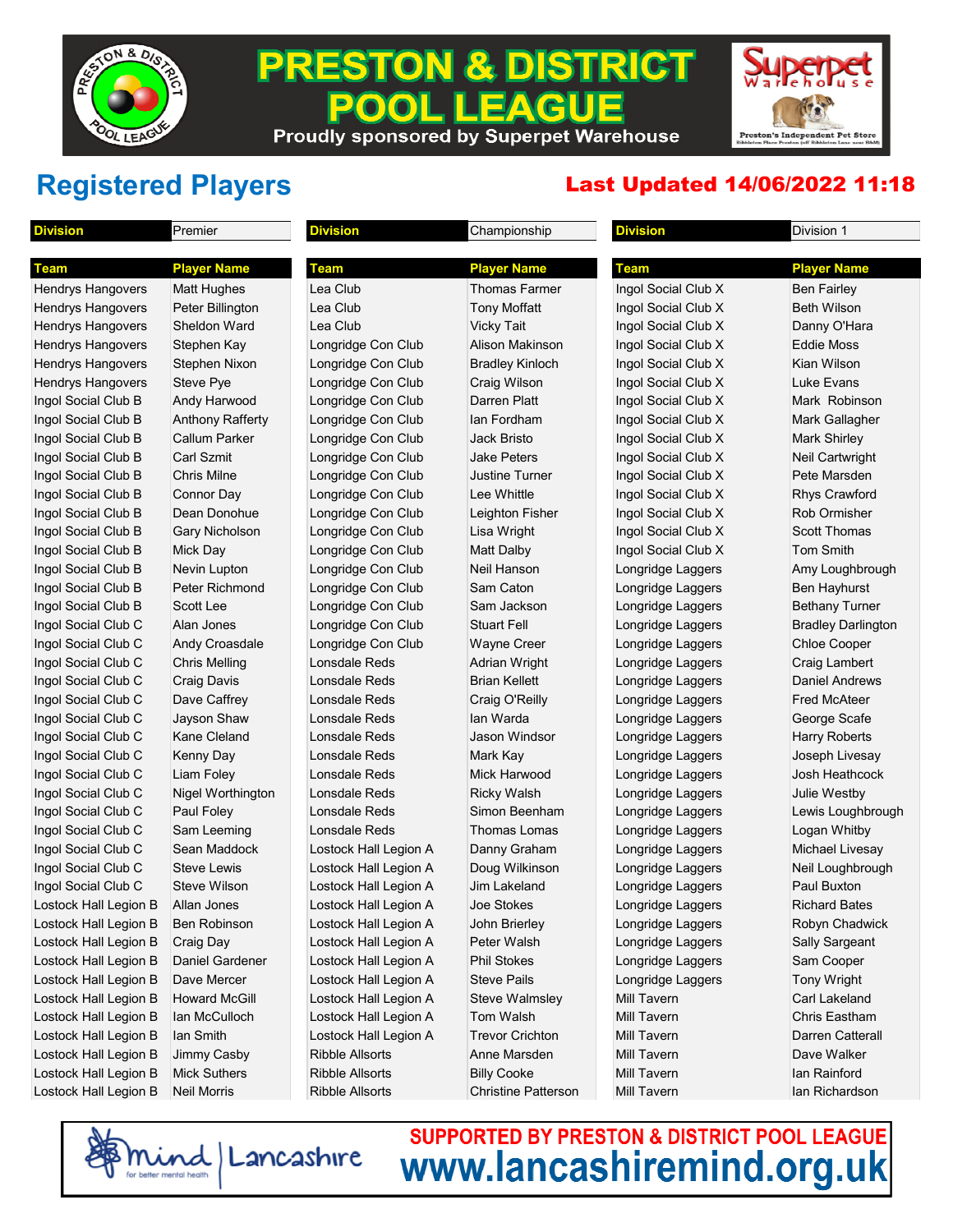

### **PRESTON & DISTRICT EAGUE** P **Proudly sponsored by Superpet Warehouse**

Preston's Independent Pet Store<br>Ribbleton Place Preston (off Ribbleton Lane near B&M)

## **Registered Players** Last Updated 14/06/2022 11:18

| <b>Division</b>              | Premier                  | <b>Division</b>        | Championship            | <b>Division</b>       | Division 1               |
|------------------------------|--------------------------|------------------------|-------------------------|-----------------------|--------------------------|
|                              |                          |                        |                         |                       |                          |
| Team                         | <b>Player Name</b>       | Team                   | <b>Player Name</b>      | <b>Team</b>           | <b>Player Name</b>       |
| Lostock Hall Legion B        | Nishant Barot            | <b>Ribble Allsorts</b> | John Campbell           | <b>Mill Tavern</b>    | John Sharples            |
| Lostock Hall Legion B        | Peter Atherton           | <b>Ribble Allsorts</b> | <b>Linda Rees</b>       | <b>Mill Tavern</b>    | John Vickers             |
| Lostock Hall Legion B        | Roger Morton             | <b>Ribble Allsorts</b> | Mark O'Shea             | Mill Tavern           | Johnny Wilkinson         |
| Lostock Hall Legion B        | <b>Tony Cliffe</b>       | <b>Ribble Allsorts</b> | Martyn Jones            | Mill Tavern           | Jonny Atkinson           |
| Middleforth                  | <b>Andrew Pratt</b>      | <b>Ribble Allsorts</b> | Paul Diffin             | Mill Tavern           | Kerrie Richardon         |
| Middleforth                  | Anthony Harrison         | <b>Ribble Allsorts</b> | <b>Paul Patterson</b>   | Mill Tavern           | Mark Toothill            |
| Middleforth                  | <b>Bradley Croasdale</b> | <b>Ribble Allsorts</b> | Steve Mathieson         | Mill Tavern           | Mark Vining              |
| Middleforth                  | Chris Bury               | <b>Ribble Allsorts</b> | <b>Tim Roe</b>          | Mill Tavern           | Mark Wilkinson           |
| Middleforth                  | Damian Milnes            | <b>Ribble Allsorts</b> | <b>Tracey Diffin</b>    | Mill Tavern           | <b>Matt Graves</b>       |
| Middleforth                  | <b>Gary Campbell</b>     | Sherwood               | Alan Blackwell          | <b>Mill Tavern</b>    | <b>Michael Graves</b>    |
| Middleforth                  | <b>Hayley Mitchell</b>   | Sherwood               | <b>Allan Armstrong</b>  | Mill Tavern           | <b>Paul Foster</b>       |
| Middleforth                  | Jason Leadley            | Sherwood               | <b>Chris Cotgrave</b>   | Mill Tavern           | Peter Sale               |
| Middleforth                  | <b>John Matthews</b>     | Sherwood               | Dean Blair              | <b>Mill Tavern</b>    | Sam Barlow               |
| Middleforth                  | <b>Micky Chambers</b>    | Sherwood               | <b>Emily Armstrong</b>  | Mill Tavern           | <b>Stephen Duxbury</b>   |
| Middleforth                  | <b>Neil Catterson</b>    | Sherwood               | George Melling          | Mill Tavern           | <b>Steve Noblett</b>     |
| Middleforth                  | Neil Champaneria         | Sherwood               | Joe Bowerman            | Mill Tavern           | Tommy Cushnaghan         |
| Middleforth                  | Will Whittle             | Sherwood               | Joshua Milazzo          | Mill Tavern           | <b>Tony Parr</b>         |
| Nets Bar                     | <b>Andy Livesey</b>      | Sherwood               | <b>Mick Armstrong</b>   | <b>Ribble Miscues</b> | Anthony Underdown        |
| Nets Bar                     | <b>Carl Whittle</b>      | Sherwood               | <b>Mick Brown</b>       | <b>Ribble Miscues</b> | Callum Tegland           |
| Nets Bar                     | Chris Bullen             | Sherwood               | <b>Mick McNulty</b>     | <b>Ribble Miscues</b> | David Tegland            |
| Nets Bar                     | <b>Darren Eccles</b>     | Sherwood               | <b>Micky Whelan</b>     | <b>Ribble Miscues</b> | Denise Standing          |
| Nets Bar                     | Gary Iddon               | Sherwood               | Sean Chadwick           | <b>Ribble Miscues</b> | Lee Standing             |
| Nets Bar                     | <b>Gary Snape</b>        | Sherwood               | <b>Simon Wilcock</b>    | <b>Ribble Miscues</b> | Lewis Bagwell            |
| Nets Bar                     | John Newbold             | Sherwood               | <b>Steve Cooper</b>     | <b>Ribble Miscues</b> | <b>Marcie Butler</b>     |
| Nets Bar                     | Mark Langan              | Sherwood               | Trevor Johnson          | <b>Ribble Miscues</b> | Marshall Jolly           |
| Nets Bar                     | Neil Blackburn           | Walton Arms            | Adam Boys               | <b>Ribble Miscues</b> | Martin Jolly             |
| Nets Bar                     | <b>Richard Fielding</b>  | <b>Walton Arms</b>     | Albie Johnson           | <b>Ribble Miscues</b> | Maz Worral               |
| Nets Bar                     | Ryan Hough               | <b>Walton Arms</b>     | <b>Alex Connolly</b>    | <b>Ribble Miscues</b> | <b>Michelle Southern</b> |
| Nets Bar                     | <b>Stuart Campbell</b>   | <b>Walton Arms</b>     | <b>Chris Harper</b>     | <b>Ribble Miscues</b> | Mick Wilson              |
| Red Lion Resurrection        | <b>Adam Stoneley</b>     | <b>Walton Arms</b>     | Dave Harper             | <b>Ribble Miscues</b> | Pam Nickelson            |
| <b>Red Lion Resurrection</b> | <b>Bill Haworth</b>      | <b>Walton Arms</b>     | David Clunan            | <b>Ribble Miscues</b> | <b>Rob Edwards</b>       |
| <b>Red Lion Resurrection</b> | <b>Bruce Marsden</b>     | <b>Walton Arms</b>     | David Coleman           | <b>Ribble Miscues</b> | Sean Sabey               |
| <b>Red Lion Resurrection</b> | <b>Chris Meadows</b>     | <b>Walton Arms</b>     | Liam Cuerden            | <b>Ribble Miscues</b> | Tina Underdown           |
| Red Lion Resurrection        | Dave Anderson            | <b>Walton Arms</b>     | <b>Michael Connolly</b> | <b>Stags Head</b>     | Alan Walton              |
| Red Lion Resurrection        | John Wigham              | <b>Walton Arms</b>     | Neil Dudley             | <b>Stags Head</b>     | Andrew Wareing           |
| Red Lion Resurrection        | Jonny Riding             | <b>Walton Arms</b>     | Neil Whalley            | <b>Stags Head</b>     | Craig Howard             |
| <b>Red Lion Resurrection</b> | Keith Lloyd              | Walton Arms            | Nick Kershaw            | <b>Stags Head</b>     | Darren Hughes            |
| <b>Red Lion Resurrection</b> | Lauren Smith             | Walton Arms            | Paul Hoghton            | Stags Head            | David Blackburn          |
| Red Lion Resurrection        | Lewis Mcveigh            | <b>Walton Arms</b>     | Paul Taylor             | <b>Stags Head</b>     | Gregory Moon             |
| <b>Red Lion Resurrection</b> | Liam Henderson           | <b>Walton Arms</b>     | Shannon Beetham         | <b>Stags Head</b>     | Kieron Quigg             |
| <b>Red Lion Resurrection</b> | Lorri Lowe               | <b>Walton Arms</b>     | Suzanne Fletcher        | <b>Stags Head</b>     | Leigh Tyrer              |
| <b>Red Lion Resurrection</b> | <b>Michael Hill</b>      | Walton Arms            | <b>Tony Morley</b>      | <b>Stags Head</b>     | <b>Michael Bates</b>     |
| <b>Red Lion Resurrection</b> | <b>Richard Holmes</b>    |                        |                         | <b>Stags Head</b>     | <b>Mick Mallet</b>       |
| St Gregorys Club             | <b>Anthony Wilcock</b>   |                        |                         | <b>Stags Head</b>     | Nathan Wade              |